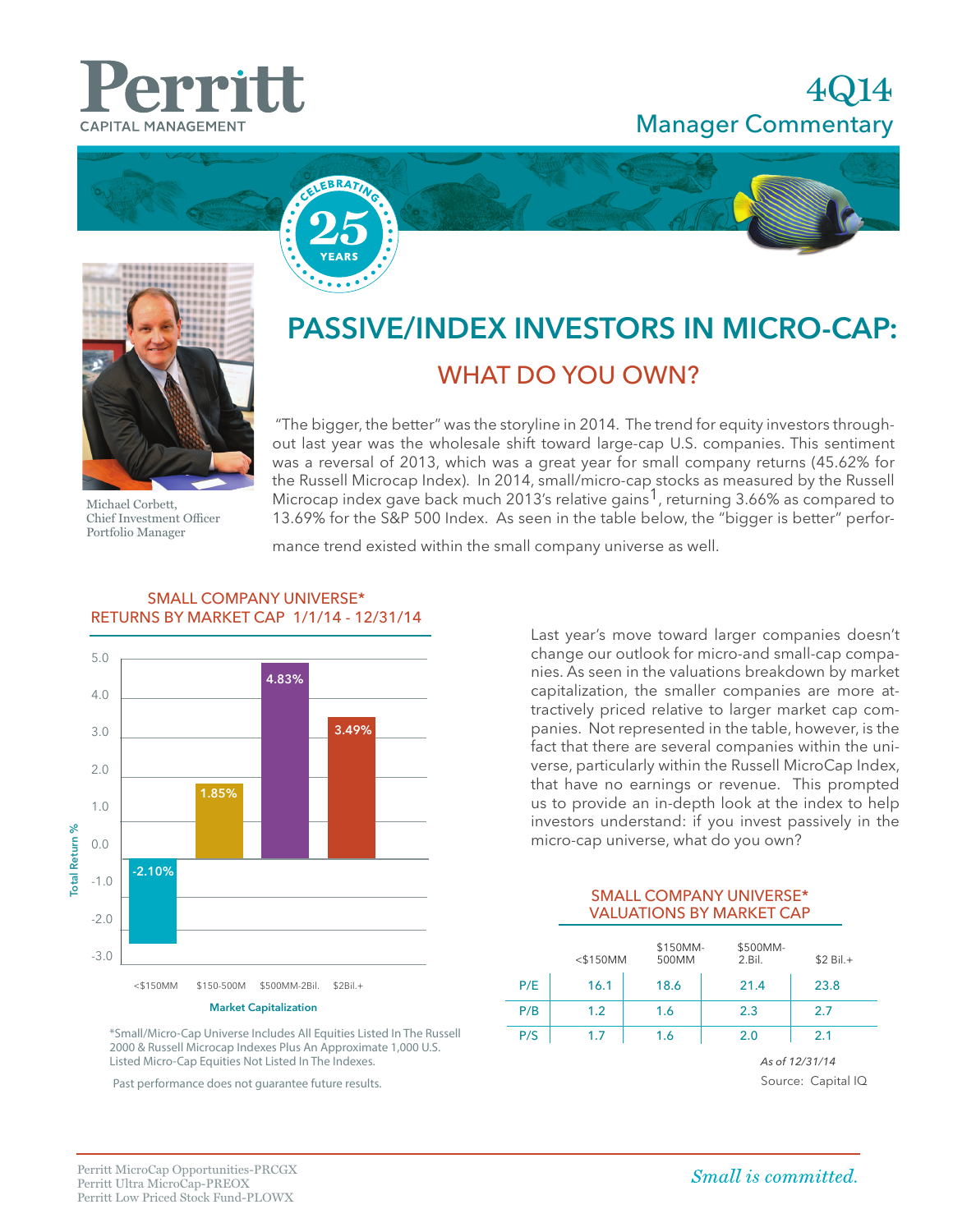

The Russell Microcap Index is severely impacted by its holdings in Biotechnology and Pharmaceutical companies. In 2014, fourteen of the twenty best-performing stocks in the Russell MicroCap Index were Biotechnology or Pharmaceutical companies. Equally alarming, nearly 50 percent of the total return for the Russell Microcap Index came from just four Biotech/Pharmaceutical stocks. Those four names contributed 1.74 percent to the Index's total 3.66 percent return. A bright spot in an otherwise disappointing year, the Perritt Funds owned three of the six non-Biotech names that made up the remainder of Russell Microcap Index's top-20 returns.

What does the significant overweight to Biotech companies mean for passive investors in the Microcap space? Because the Russell Microcap Index is market-cap weighted, the big Biotech winners of 2014 now represent some of the largest holdings in the Index. As a result, the composition of the Russell Microcap Index has changed dramatically since 2010. As seen on next page, there has been a 50 percent increase in the Healthcare weight of the Index, offset by a 50 percent decrease in Energy, 40 percent decrease in Materials, and 20 percent decreases in Industrials and Technology. Digging deeper, we find the subindustries within the Healthcare sector of Biotech/Pharma account for 15.53 percent of Index, as compared to 8.3 percent in 2010. The Microcap Index now looks like a large bet on a group of Biotech companies, most with no revenue, no earnings, and lofty valuations.

"...the Biotech companies that may succeed are priced for perfection, the rest are priced for disaster. "

Due to our strict discipline investment process, biotech companies rarely pass our quality tests. We admit our indepth knowledge of companies within the biotech space is limited. However, the excitement and euphoria that is in place today sounds like a story we have heard before, and it doesn't have a good ending. Let's use some our quality measurements and give some insight into the biotech companies within the Russell MicroCap Index.

Of the few companies with revenues, biotech companies in the Russell Microcap Index are trading at a median price to revenue multiple of 31.9 as of 12/31/14. Current revenue multiples only tell a small part of the Biotech valuation story, however. Market expectations are based on the far-away future prospects of these companies. In fact, nearly 80 percent of Biotech companies in the Russell Microcap Index have a published analyst revenue forecast *for 2018* (their median P/S ratio based on 2018 estimates is 2.7). That so many analysts are providing 2018 forecasts is astounding. To put it into perspective, less than 8 percent of companies held in the Perritt MicroCap Opportunities Fund (PRCGX) have a 2018 revenue estimate, and several of those were put on our watch list or sold for various reasons as gains after a 2018 revenue number was published. Tellingly, the 2018 analysts' estimate was typically provided by the same firm that had bankers who helped to leverage a company to the detriment of its balance sheet.

"...fourteen of the twenty best-performing stocks in the Russell MicroCap Index were Biotechnology or Pharmaceutical companies."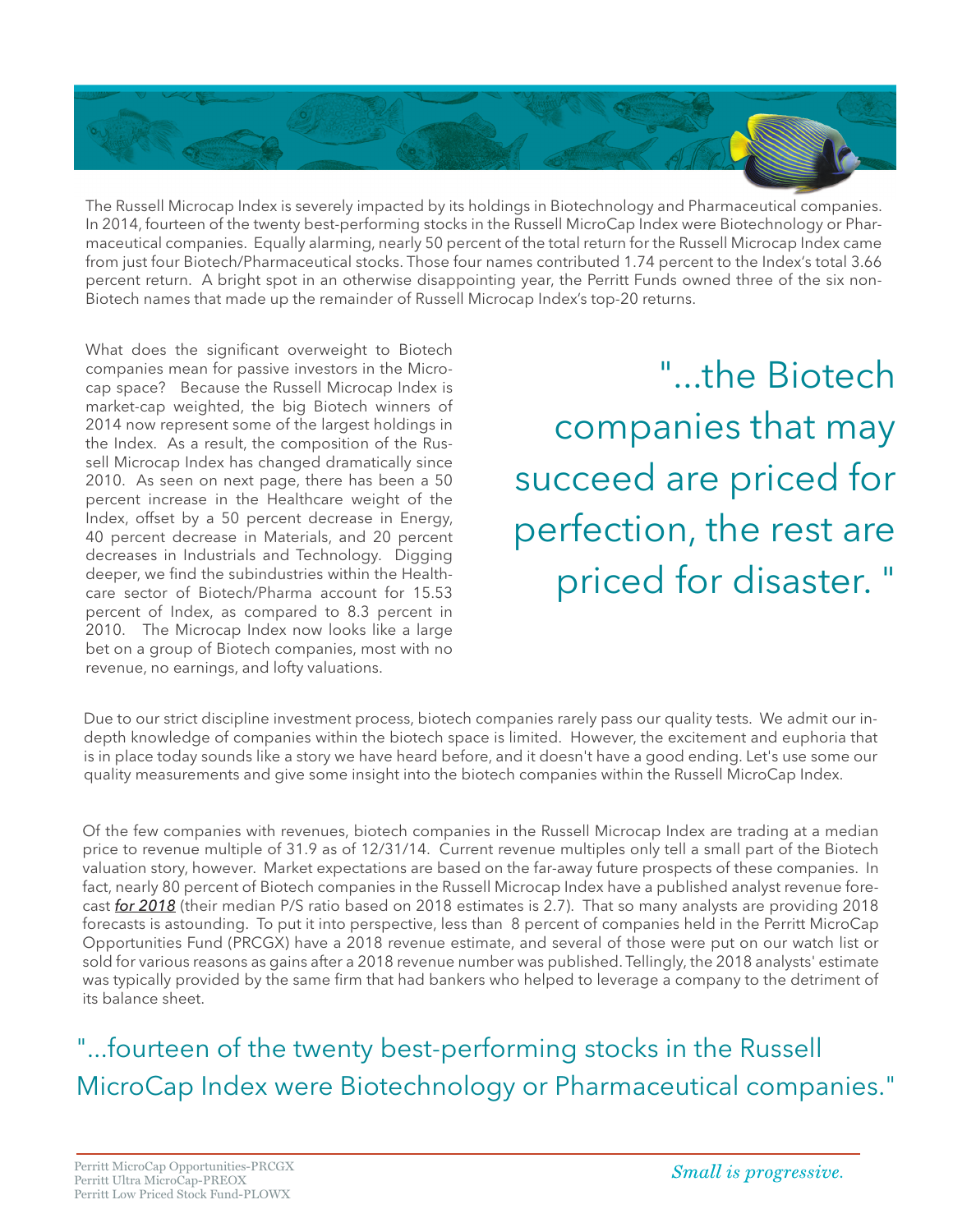



#### RUSSELL MICROCAP INDEX SECTOR WEIGHTS 2010 AND 2014

Past performance does not guarantee future results.

It is difficult to forecast results for the next year, or even next quarter. We question how analysts can predict revenue for these Biotech companies *four years* into the future. There are so many if/then hurdles that need to be passed for these 2018 forecasts to come to fruition: if the Federal Drug Administration (FDA) approves a drug; then, if the company is able to market it; then, if consumers will buy it; then, if company management will prove to act in shareholders' interest. Perhaps a select few companies will manage to accomplish all of these milestones and meet their lofty expectations. However, given the lofty valuations of the sector, the Biotech companies that may succeed are priced for perfection, the rest are priced for disaster. Even if a select few biotech companies survive and thrive, the lofty valuations of the group and "bubble-like" appearance of the space tells us this story will not have a happy ending.

> " the composition of the Russell Microcap Index has changed dramatically since  $2010$ "

### 0 5 10 15 20 25 30 UNDISCOVERED, UNDERFOLLOWED, UNDER-RESEARCHED

We remind our shareholders and prospective investors that the stock market is not a market of indexes, but that it is a market of companies. While certain small/micro-cap industries or individual companies are very expensive (in our view), there are definite pockets of opportunity to be found. An offshoot of the current market trends is the fact that the correlation for our actively managed small company portfolios has continued to decline. As seen on the next page, the r-squared of the Perritt Ultra MicroCap Fund is now 0.41 vs. the S&P 500 Index as of 12/31/14 (versus the Russell 2000 Index, the r-squared is 0.55).